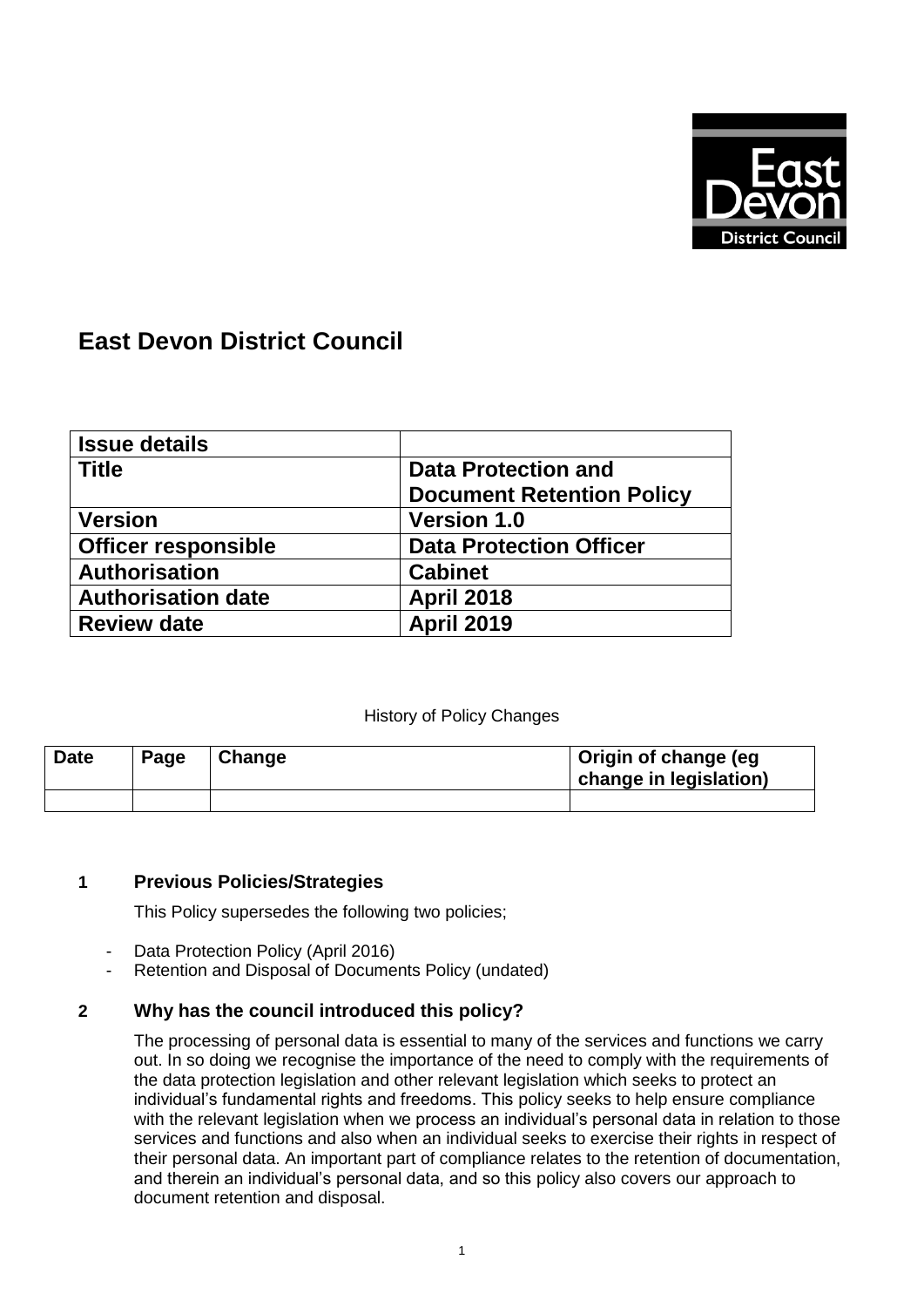# **3 Scope**

This policy applies to the collection and processing of all personal data by all services within the Council, the sharing of information between services and other parties and how we will act when using third parties who may process personal data on our behalf. It covers all formats (including paper, electronic, audio and video) and covers both manual and automated filing systems. The policy applies to all employees (including temporary staff), Councillors and all people or organisations acting on our behalf.

# **4 Policy Statement**

## **4.1** *Data Protection Principles*

- 4.1.1 We will, by putting in place appropriate policies and procedures, be responsible for ensuring that an individual's personal data is;
	- Processed lawfully, fairly and in a transparent manner,
	- Collected for specified, explicit and legitimate purposes and not further processed in a manner incompatible with those purposes,
	- Adequate, relevant and limited to what is necessary in relation to the purposes for which it is processed,
	- Accurate and kept up to date (where necessary) and every reasonable step taken to ensure that inaccurate personal data (having regard to purposes for which it is processed) is erased or rectified without delay,
	- Kept in a form which permits identification for no longer than is necessary for the purpose for which it is being processed.
	- Processed with appropriate security which will include protection against unauthorised or unlawful processing and against accidental loss, destruction / damage using appropriate technical or organisational measures.
- 4.1.2 In addition we will, through this policy and other measures, ensure that we are accountable in that we can demonstrate compliance with the responsibilities detailed above.

## **4.2** *Individual's rights*

- 4.2.1 We recognise that an individual has rights in relation to the way we obtain and process their personal data. Accordingly, and as part of our responsibilities detailed above, we will ensure that an individual is able to exercise them where permitted.
- 4.2.2 Individuals have the right to be provided with information about how we process their personal data. The information to be provided varies depending on whether we obtain the personal data from the individual or from a third party. We will generally satisfy this requirement through the use of privacy notices. We will ensure that the information provided is concise, transparent, intelligible and easily accessible and written in clear and plain language.
- 4.2.3 In addition we will ensure that individuals are able to exercise the following rights (where permitted);
	- Right of access
	- Right to rectification
	- Right to erasure
	- Right to restriction of processing
	- Right to data portability
	- Right to object
	- Rights in relation to automated decision-making (including profiling)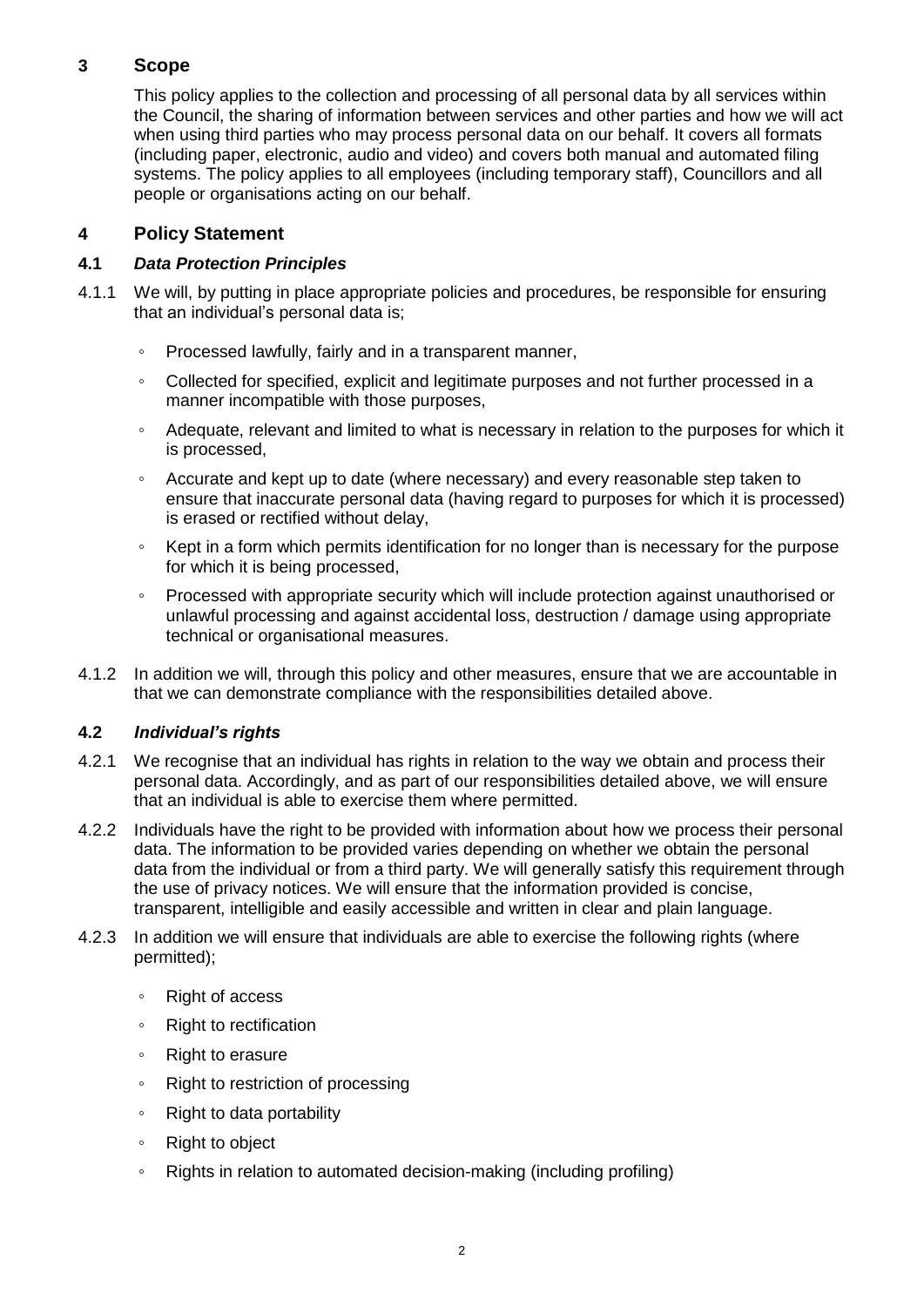4.2.4 Detail in relation to each of the above rights and the processes / procedures for exercising them will be clearly detailed on our website and we will treat any request to exercise the rights in accordance with the legal requirements and the specific detail below.

# **5. Specific policy areas**

## **5.1** *Purpose and Processing*

- 5.1.1 We will only collect information that is necessary for what we do by ensuring that there is a specific, explicit and legitimate purpose to be doing so. We will endeavour to ensure that information about individuals is accurately recorded when we collect it and up to date when we use it and that only the minimum necessary personal information is used to assist in the performance of its functions.
- 5.1.2 We will ensure that there is at least one lawul basis for processing an individual's personal data. Given what we do, on the whole this will be because the processing is necessary to comply with a legal obligation or because we are performing a task in the public interest / in the exercise of official authority. However, other lawful basis may apply depending on the circumstances.
- 5.1.3 We will make sure that the purpose for processing and the lawful basis are properly recorded and provided to individuals, generally through our website and in other formats on request.
- 5.1.4 We may carry out further processing provided it is not incompatible with the original purpose for which we collected the personal data. This would include processing for archiving purposes in the public interest, scientific or historical research or statistical purposes.
- 5.1.5 Where staff may have access to systems for more than one purpose, they will be given very clear advice about using data only in connection with the specific and authorised purpose. Just because they may have access to other information about a customer, does not imply that they can use it for more than one purpose.

#### **5.2** *Special categories of information*

- 5.2.1 Certain personal data is particularly sensitive (this covers information relating to race, religious belief, political opinion, heatlh information, sexual orientation, trade union membership and (where processed to uniquely identify an individual) genetic and biometric data). We are not permitted to process this type of informarion unless one of the special conditions are met. By way of examples, the special conditions include situations where an individual gives their consent to the processing or an individual cannot give consent but processing is necessary to protect their vital interests.
- 5.2.2 We will ensure that we do not process special categories of information without one of the special conditions being met.

#### **5.3** *Data Security*

- 5.3.1 In order to ensure the security of personal data, we will ensure we have appropriate physical, technical and organisational security measures in place. We will process personal data in accordance with our Information Security Policy – S01 (January 2018) and other related policies and procedures. Our employees are required to comply with the Information Security Policy – S01 (January 2018).
- 5.3.2 These measures will keep an individual's information secure and will protect it against unauthorised use, damage, loss and theft.

## **5.4** *Data sharing*

5.4.1 We are permitted in appropriate circumstances to share data within the organisation and also with external bodies. This is most likely to occur when we are required to disclose personal data by a court order, to comply with other legal requirements including prevention or detection of crime, preventing fraud<sup>1</sup> / gathering of taxation and carrying out our other

<sup>&</sup>lt;sup>1</sup> The Cabinet Office's National Fraud Initiative is one such example.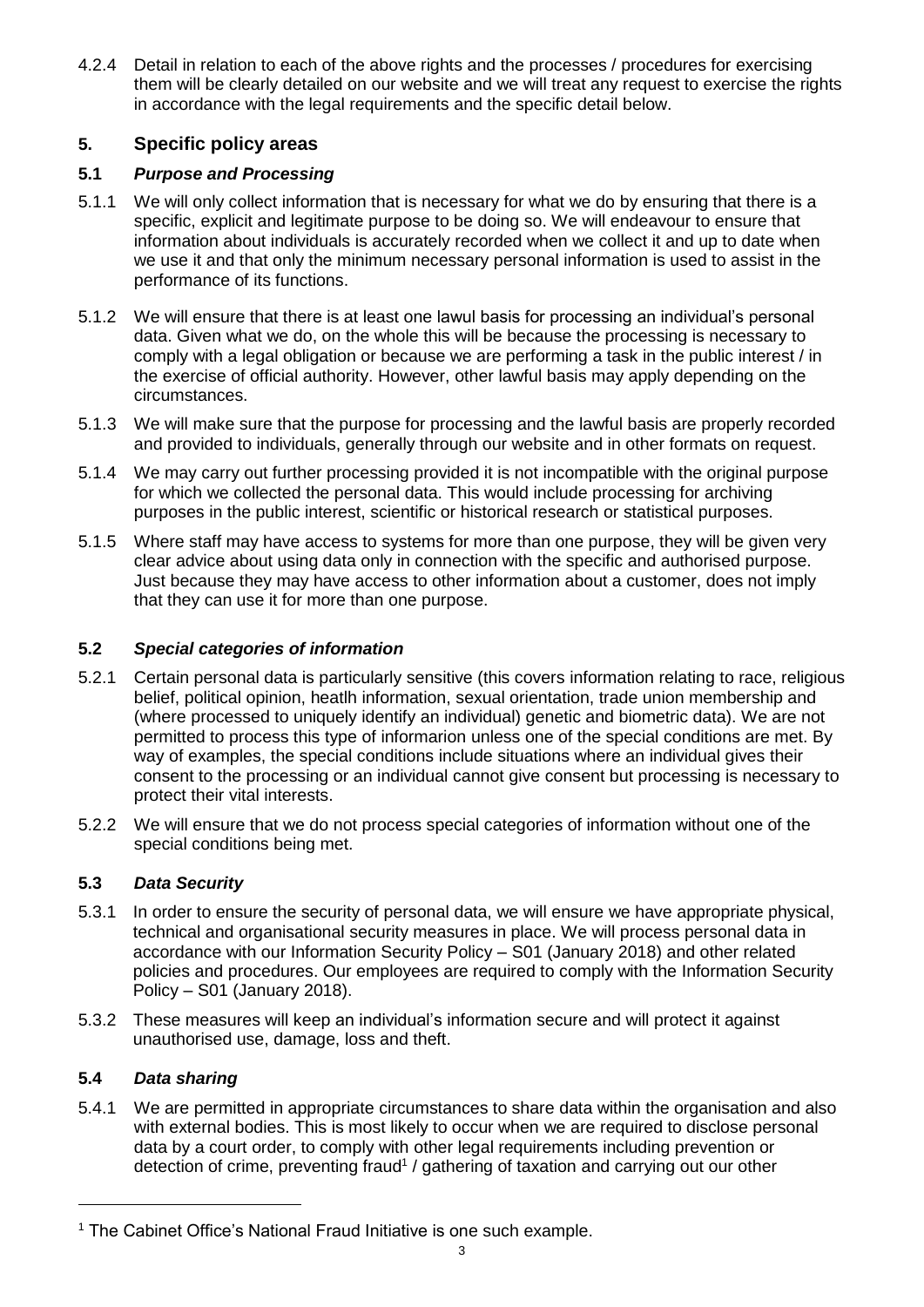regulatory functions. For instance, it would be acceptable to share data between services if we had good reasons to believe that fraudulent activity was taking place or if we had reason to believe that a crime had been (or was going to be ) committed.

- 5.4.2 We will only share personal data internally or externally where we are permitted to do so and individuals will be made aware the circumstances in which this will occur through privacy notices. Any new system access requests from staff or services within the Council will be considered by the DPO.
- 5.4.3 We will use any relevant codes of practice on data sharing issued by the Information Commissioner to help with implementing these aims. Data matching techniques will only be used for specific lawful purposes and will also comply with any relevant codes of practice.
- 5.4.4 Where we obtain personal data from a third party rather than directly from an individual, we will, wherever possible, make sure they know that we have done this.

#### **5.5** *Third Party processing*

- 5.5.1 We do on occasion ask external agencies or companies to carry out processing of personal data on our behalf. While such bodies are now also subject to detailed requirements regarding those processing activities, we are also under an obligation to ensure that those third parties are able to provide sufficient guarantees that their processing complies with legal requirements and protects the rights of an individual.
- 5.5.2 We will therefore ensure that there is a contract in place with any third party processors which complies with the legal requirements governing how a third party carries out the processing on our behalf.
- 5.5.3 We will endeavour to use only those third party processors who have signed up to and adhere to any relevant code of practice or certification scheme relevant to the processing activities they will be carrying out.
- 5.5.4 All contracts with third parties for the processing of personal data will be reviewed by the Data Protection Officer (or by the legal department on his behalf) to ensure it meets the relevant requirements.

#### **5.6** *Privacy by design and data protection impact assessments*

- 5.6.1 We will ensure that an individual's rights in relation to privacy and data protection are a key consideration in the formulation and early stages of production of any project, process or policy as well as seeking to integrate them into existing project management and risk management methodologies and policies. Privacy and data protection will remain relevant throughout the lifecycle of any project, process or policy.
- 5.6.2 Having regard to certain factors, including the nature, scope, context and purposes of processing and related costs, we will implement appropriate technical and organisational measures to ensure we have integrated privacy and data protection into our processing activities.
- 5.6.3 Carrying out data protection impact assessments can help identify the most effective way to comply with our data protection obligations and meet individuals' expectations of privacy. Again having regard to the nature, scope, context and purposes of processing, where we are considering introducing a new technology or to carry out processing in either case which is likely to result in a high risk<sup>2</sup> to the rights and freedoms of individuals then we will carry out an impact assessment.

#### **5.7** *Transparency*

 $\overline{a}$ 

5.7.1 We are under obligations to provide individuals with certain information regarding how we will use their personal data and their rights. The information to be provided varies depending on whether we have obtained the information directly from an individual or from a third party. The

<sup>&</sup>lt;sup>2</sup> This includes systemic evaluation based on automated decision making which results in decisions that produce legal effects or significantly affect an individual, large scale processing of special categories of information or systemic monitoring of a publicly accessible area on a large scale (CCTV).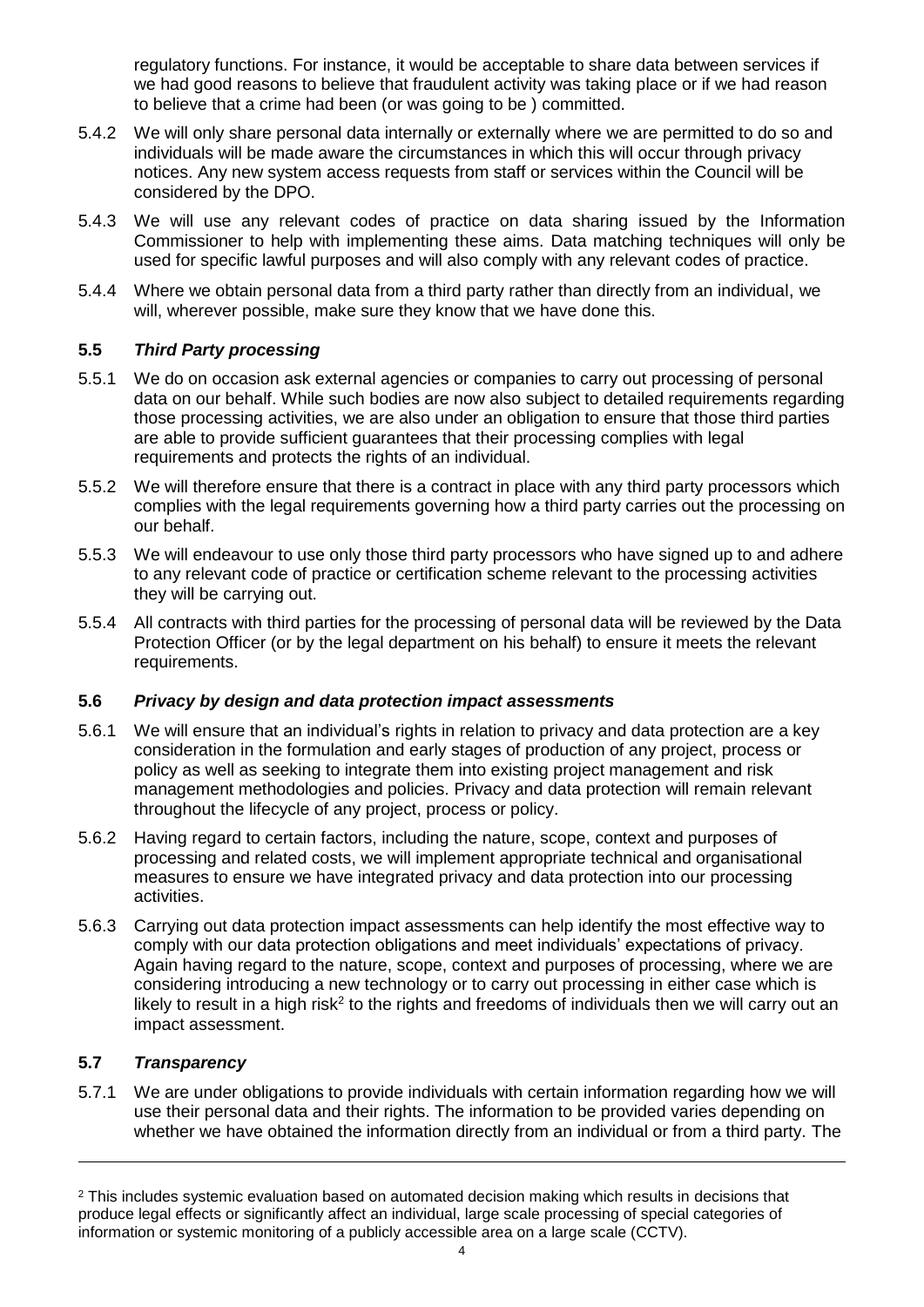information provided should be concise, transparent and intelligible. We will comply with our obligations primarily through the use of Privacy Notices (which are on our website) or by directly contacting the individual concerned, in either case using clear and plain language.

5.7.2 In addition, we are also under an obligation to keep records of our processing activities and information relating to it so that we are able to demonstrate to the Information Commissioner that we are complying with out obligations overall. We will ensure that we maintain the records as required.

#### **5.8** *Document retention*

- 5.8.1 We will hold information about individuals for as long as is necessary and, subject to any statutory retention periods, we will ensure that the information is disposed of in a secure and proper manner when it is no longer needed.
- 5.8.2 It is important that we understand what documents to keep and for how long and that we don't keep unnecessary documentation nor keep documentation for longer than is necessary. This is not only from the data protection point of view but also good administration (in the sense of resources for keeping documentation, whether electronic or manual files).
- 5.8.3 Any decision taken in respect of the retention / disposal of documents will be taken in accordance with the Council's Document Retention Schedule (available on our website) and the key retention / disposal considerations set out in Appendix 1.
- 5.8.4 We will ensure that when disposing of papers which may contain personal or confidential data, we will use the confidential waste bins provided or place the documents in the confidential sacks. It is permissible to shred papers on-site (with a cross cutting device). Employees shall not dispose of personal or confidential papers in normal refuse or recycling bins.
- 5.8.5 Where the Council uses an external shredding contractor for the destruction of records or information, there shall be a contract which specifies clearly what is required, including transmission of records off-site and what constitutes destruction. Where possible, the Council shall inspect the premises of external contractors, both before the contract is awarded and periodically thereafter, to ensure security is adequate and that records are destroyed soon after they are received. This is particularly important if the records are confidential in any way. The contractor shall be required to supply a certificate of destruction and, for confidential records, a certificate of confidential destruction. Destruction certificates shall be kept by the Council for a period of one year.
- 5.8.6 Disposal of computer equipment / electronic media are outside the scope of this policy and will be covered in a separate policy.

#### **5.9** *Data subject's rights*

- 5.9.1 We recognise the importance of individuals being able to exercise the fundamental rights available to them in respect of their personal data. These rights are identified in section 4.2 above. We will ensure that all requests from individuals to exercise their rights are dealt with as quickly as possible and in any event within one month of receipt unless we consider it necessary, due to the complexity or number of requests, to extend the time period by two months. Any extension of time will be notified to the individual within one month of the receipt of the request.
- 5.9.2 The exercise of an individuals rights will be provided free of charge unless, in our view, requests are manifestly unfounded or excessive (including where this is due to repeat requests) in which case we may choose to either charge a fee for providing the information / taking the action requested or to refuse to act on the request. Additional copies of information already provided may be subject to a reasonable charge at our discretion.
- 5.9.3 Where there is an exemption which would permit us not to progress any request or which may limit the application of any right, we will normally apply the exemption unless it is appropriate or reasonable not to do so and, in any event, will always do so in circumstances where it is deemed necessary to the effective operation of our tasks, for the prevention and detection of crime, to protect an individual or is required by law.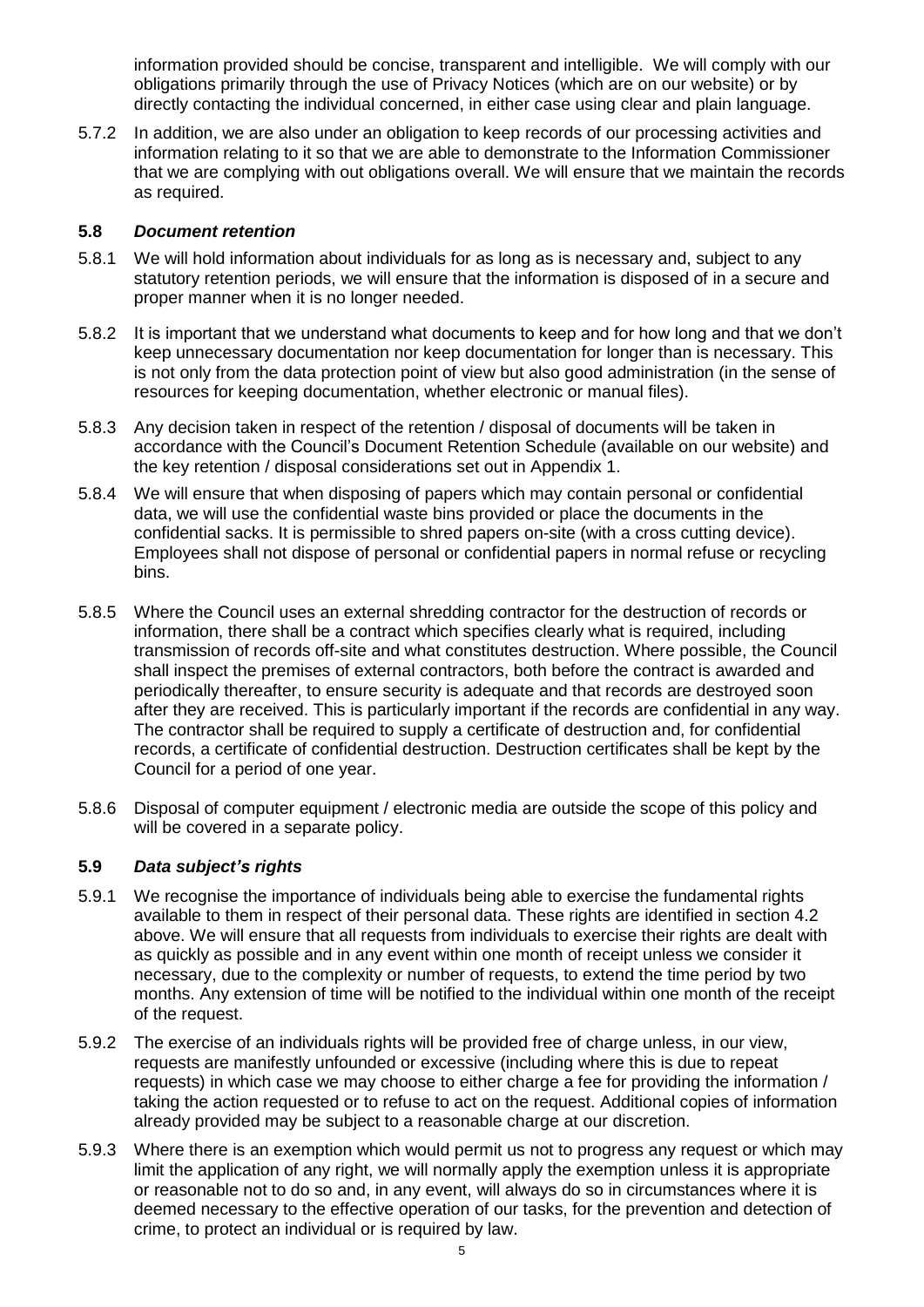- 5.9.4 Where we are not confident of the identity of an individual making a request we may ask for information (or additional information) in order to confirm the identity before progressing their request to exercise their rights.
- 5.9.5 The Council will inform individuals of its decisions in respect of any requests and any further rights there may be in terms of lodging a complaint with the Information Commissioner and / or seeking remedy through the Courts.

#### **5.10** *Breach reporting*

- 5.10.1 A personal data breach occurs when (whether deliberate or accidental) there is a breach of security leading to the accidental or unlawful destruction, loss, alteration, unauthorised disclosure of, or access to, personal data. In broad terms this means a security incident that has affected the confidentiality, integrity or availability of personal data.
- 5.1.0.2 We will implement a process to ensure all staff handling personal data know when and how to report any actual or suspected data breach(es) and we will also provide a process for breach reporting by an individual and any third party processors that we may use.
- 5.10.3 Appropriately trained staff will deal with the reports of any breaches and where appropriate we will take steps to deal with the breach including measures to mitigate any adverse impacts.
- 5.10.4 Where a breach results in a risk to an individual's rights and freedoms we will ensure the breach is appropriately reported to the Information Commissioner and / or the individual(s) concerned in accordance with the legal requirements and prescribed timeframes.
- 5.10.5 Individuals also have the right to progress a complaint under the Council's complaints procedure.

#### **5.11** *Training*

- 5.11.1 Data protection training is crucial so that all staff understand their responsibilities relating to data protection and the use of personal data. Failure to comply with the data protection principles and our legal obligations could lead to serious problems and result in the rights and freedoms of an individual being adversely affected. This could lead to significant fines or criminal prosecution.
- 5.11.2 It is therefore our policy that all individuals handling personal data will be trained to an appropriate level in the use and control of personal data. This may include employees that do not have internet or email access and line managers will be responsible for ensuring that these staff members complete an appropriate training course. Training will be given to all staff on a periodic basis to refresh existing staff and educate new staff. In addition to the corporate training, some post-holders are required to undertake further data protection training where appropriate for a particular role or within a specific service area.
- 5.11.3 Councillors will be furnished with a copy of this Policy and all future elected Members will receive a copy as part of their information pack on beginning their duties along with appropriate training.

#### **6 Who is responsible for delivery?**

- 6.1 The Data Protection Officer will be accountable for ensuring compliance with our legal requirements. In so doing he will ensure that this policy is followed across the Council and that there is an appropriate training programme for staff and identification of those members of staff who require enhanced training.
- 6.2 All staff are also responsible for ensuring compliance the commitment of all Council Members and staff is essential to make this policy work. Employees should check with their line manager or the Data Protection Officer if they are unsure about their responsibilities or the handling of an individual's personal data, particular if it relates to disclosing such information.
- 6.3 All staff are expected to comply with our other policies relating to the management and security of information, including personal data, and to follow any good practice guidance that we issue.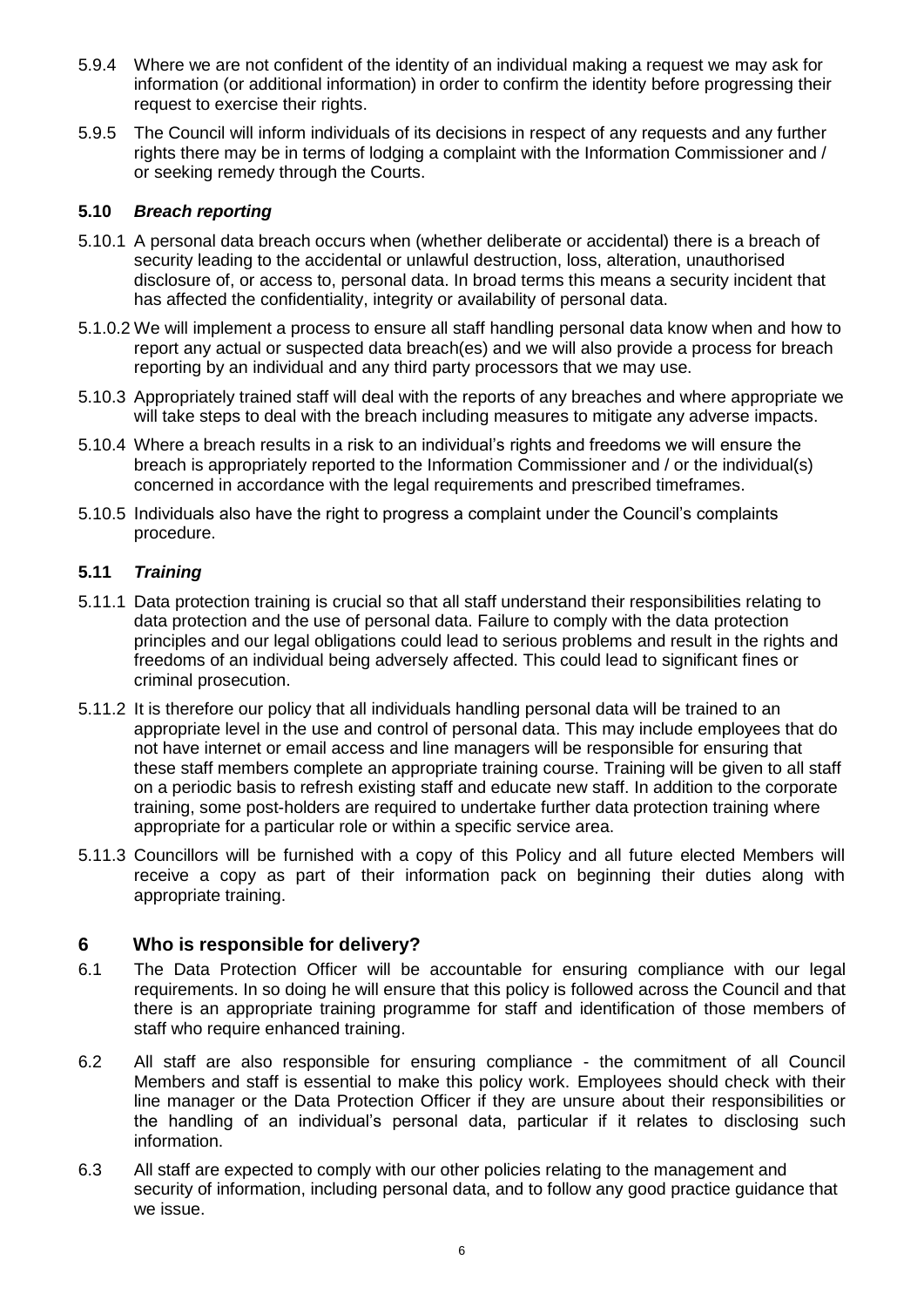# **7 Disciplinary action and criminal offences**

- 7.1 Where an employee breaches this Policy and where caused by deliberate, negligent or reckless behaviour then the normal consequence will be an appropriate disciplinary sanction (which could include dismissal) and may even give rise to criminal offences.
- 7.2 The person concerned may also become liable for any financial consequences resulting from a breach of the Policy.

# **8 Policy Consultation and review**

- 8.1 This policy has been consulted upon with relevant officers and the Strategic Management Team.
- 8.2 The Data Protection Officer will review this policy in 2019 or in the light of any legislative changes or relevant guidance issued, particularly by the Information Commissioner.

# **9 Equality impact considerations**

The equality impact considerations relating to this policy have been considered. It is not considered that this is a high impact policy in relation to adverse impacts relating to the protected characteristics outlined in the Equality Act 2010.

# **11 Related Legislation, Policies and Strategies**

- General Data Protection Regulations 2016 / Data Protection [Act 2018]
- Freedom of Information Act 2000
- Human Rights Act 1998
- Environmental Information Regulations 2004
- Local Government (Access to Information) Act 1985
- Equality Act 2010

.

- Data sharing code of practice (Information Commissioner's Office)
- Cabinet Offices' National Fraud Initiative
- East Devon District Council's Data Protection & Information Handling Good Practice Guide
- The Council's Complaints Procedure
- Information Security Policy S01 (January 2018)